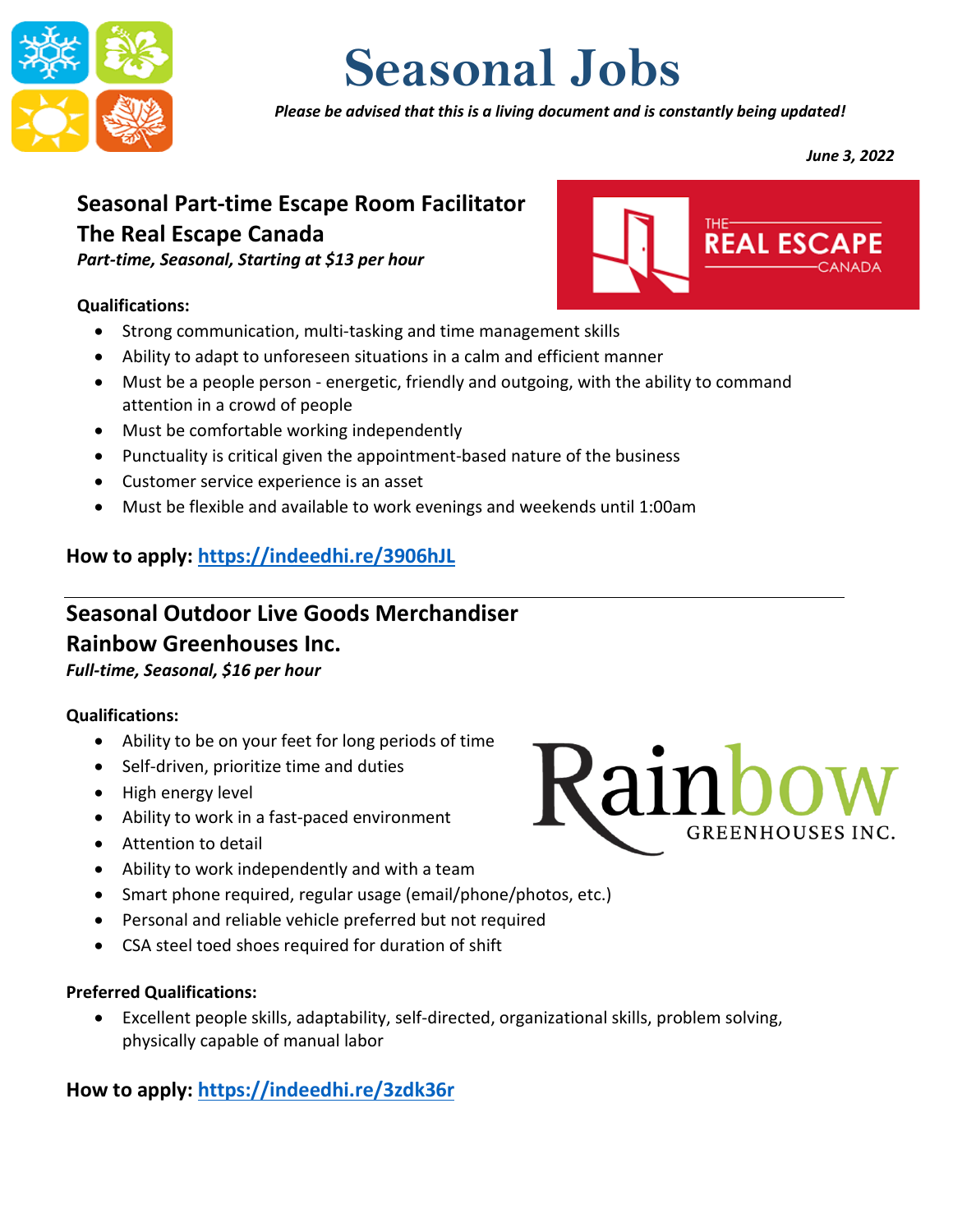

# **Seasonal Jobs**

*Please be advised that this is a living document and is constantly being updated!*

*June 3, 2022*

# **Concession Cashier Winnipeg Blue Bombers, Investors Group Field** *Part-time, Seasonal*

#### **Qualifications:**

- Previous cashiers experience is an asset
- Experience in a fast-paced environment, excellent communication skills and the ability to work under pressure is essential for this role
- Please be advised that in order to serve alcohol at the stadium you will be required to hold a `Serving it Safe` Certification
- This is an event-based position and commitment to the event schedule is required
- You must be able to maintain excellent attendance and be available to work weekdays, weeknights and weekends

# **How to apply: <https://bit.ly/3xdAlKX>**

#### **Canoe Program Assistant Manitoba Metis Federation** *Full-time, Seasonal, Starting at \$16 per hour Contract Length: 3 Months Application Deadline: June 12, 2022*

#### **Qualifications:**

- Currently enrolled in a relevant post-secondary education program is an asset
- First Aid and CPR Training (can provide)
- Wilderness First Aid (can provide)
- Experience in and knowledge of canoeing
- Meet the physical requirements of the position with an ability to lift 60 pounds regularly
- Understanding and knowledge of Manitoba waterways is an asset
- Experience working with youth in open, outdoor environments is an asset
- Understanding of environmental impacts and climate change on Manitoba aquatic ecosystems is an asset
- Ability to respond effectively to frequently changing deadlines and fast-paced situations
- Clear Child Abuse Registry Check
- Knowledge of Métis culture, MMF programs and services is a definite asset
- Ability to travel, valid Manitoba Driver's license with access to a reliable vehicle

**How to apply: <https://indeedhi.re/3x7ySod>**